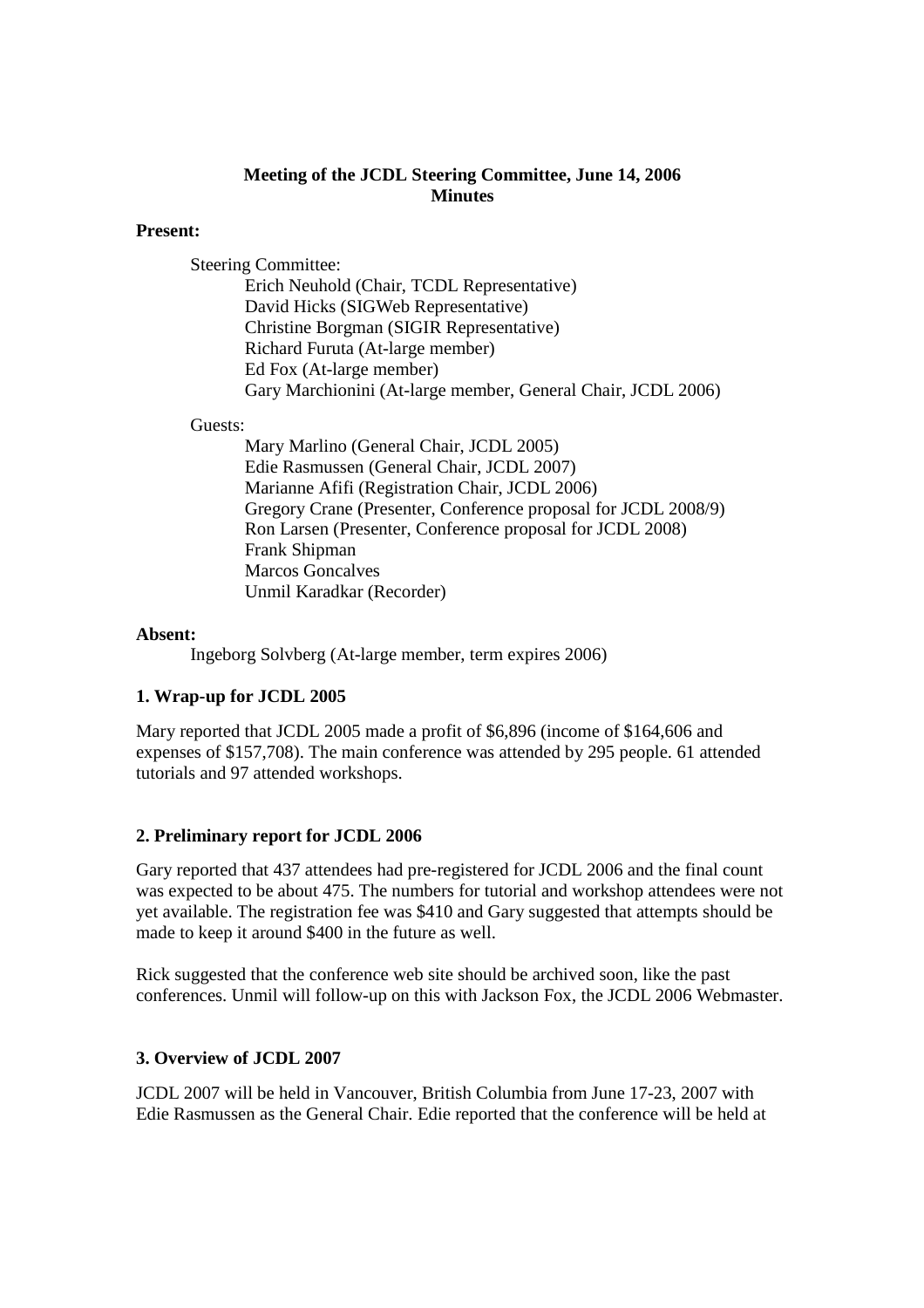the Westin Bayshore hotel in downtown Vancouver. The conference will have 3 program co-chairs: Elaine Toms, Shigeo Sugimoto, and Ray Larson. The web space for the conference (http://www.jcdl2007.org) is already available and will be populated in the near future.

The conference approval process was discussed. There are separate systems for IEEE and ACM for managing conference budgets. Rick state that we needed to work to streamline the approval process with the individual components (ACM SIGs and IEEE-CS TCDL). ACM SIG representatives should be asked to act as liaisons and take a more active role in guiding the budget through their respective SIGs. Dave pointed out that the difficulties are institutional and that the SIG chairs often don't get budgets till very late in the process. He suggested that the conference committees provide the budget to the SIG chairs as well as to the SIG representatives (currently the SIG Representatives are not informed). This will facilitate communication and provide the representatives with increased awareness. They can then help speed the budget approval process.

## **4. JCDL 2008**

Two proposals were presented for JCDL 2008. Greg Crane pitched for Boston in 2008, but indicated that he would prefer to host the conference in 2009 instead. Ron Larsen gave an overview to hold JCDL 2008 in Pittsburgh.

Based on a survey of hotel availability JCDL could be held in Pittsburgh downtown at the Hilton (or another downtown hotel) between June  $11<sup>th</sup>$  and  $21<sup>st</sup>$ . 2008 is Pittsburgh's  $250<sup>th</sup>$ anniversary as a city. Pittsburgh presents many downtown opportunities for the banquet, the two most likely are the Andy Warhol Museum or a river cruise. He requested that the steering committee make an expeditious decision as major hotels fill up quickly.

Ron indicated that the registration fee might be higher than that for JCDL 2006 in response to Erich's question. This will be offset by the conference being smoother to operate due to the hotel venue. He was asked to consider father's day weekend and other academic deadlines when working on the final dates for the conference. The steering committee members also inquired about other conferences that will be held in Pittsburgh at the time, for which Ron has a list.

Erich proposed that JCDL 2008 be held in Pittsburgh, Gary seconded. The motion was passed unanimously with no abstentions.

## **5. JCDL 2009**

Rick proposed a motion to set a deadline for accepting proposals for 2009 by August  $15<sup>th</sup>$ , 2006. Ed seconded the motion, and it passed unanimously with no abstentions.